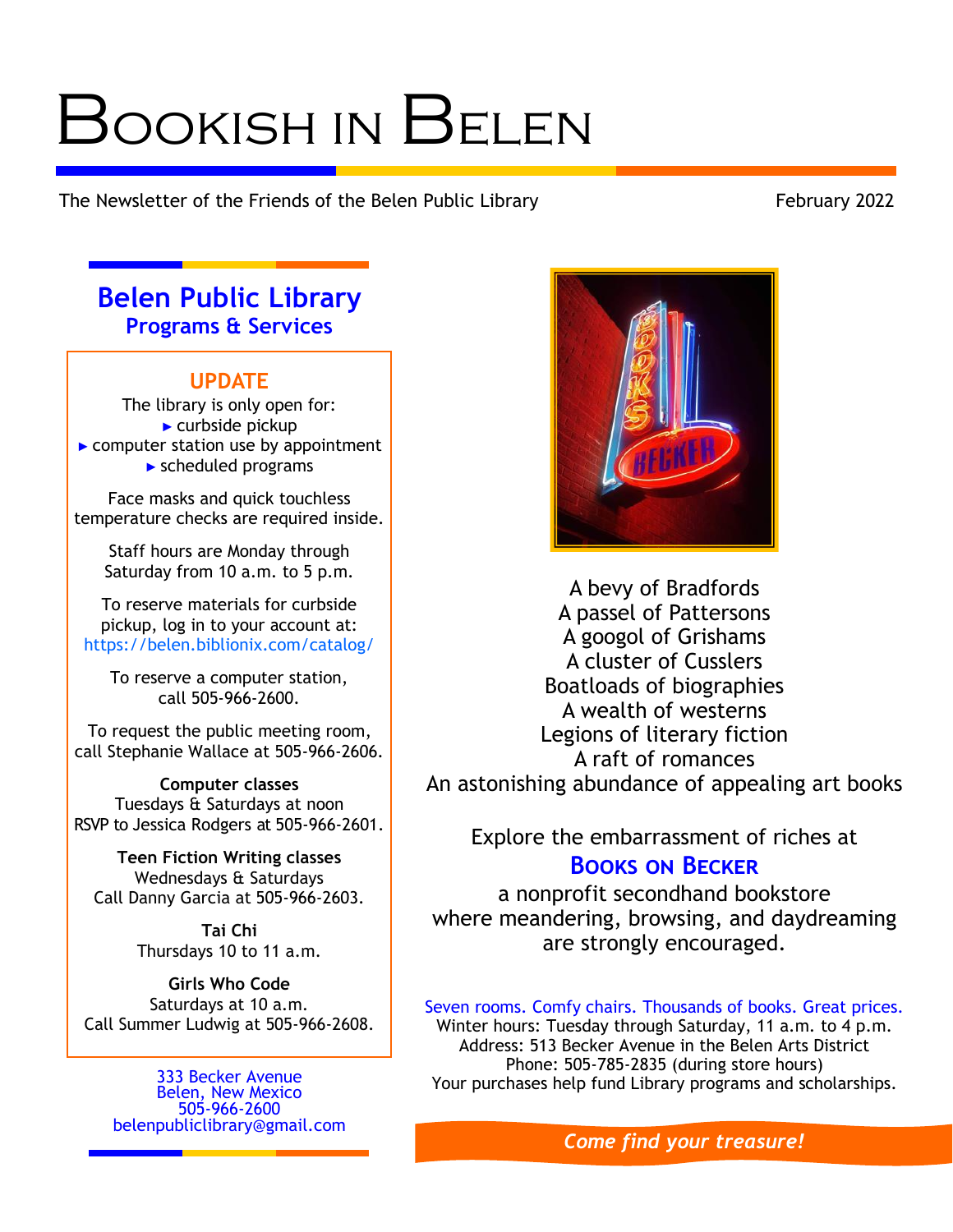# **Library Board of Trustees Looks to the Future**

*How do you see the Belen Public Library evolving? What do you think is the greatest challenge the library faces? Why does the library matter?* These are some of the questions we recently asked the members of the Belen library board, commonly referred to as "the trustees." Their answers provide a snapshot of the library's present and an intriguing glimpse into its future.

The Belen library board is an administrative board of the City of Belén, as set forth in the Belen Municipal Code, the compilation of ordinances—or local laws—enacted by the city council. The library board acts in an advisory capacity, assisting the city council and mayor in the "efficient and economical management and operation" of the library. This includes the Harvey House Museum, a branch of the library.

Library board members are appointed by the mayor and approved by the city council. The library director is considered an executive board member, per the Municipal Code. Ten voting members serve two-year terms that begin in July and end in June; members may serve multiple consecutive terms. The library board meets quarterly.

Currently serving as library trustees are:

| Danny Bernal, Jr. | Tina Hite              |
|-------------------|------------------------|
| Paula Castillo    | Kathleen Pickering     |
| Holly Chavez      | <b>Charles Rundles</b> |
| Stephen Cohen     | Andrew E. Salas        |
| Leslee Gill       | Mary Swenson           |



**Holly Chavez** is co-owner of H2 Academic Solutions, a K-12 tutoring service in Belén. Her long-term vision for the library is "to ensure that the library continues to evolve as a community resource center throughout this part of the county. The library has done an exceptional job in embracing digital media resources as well as maintaining a strong connection to our traditional books. In the same manner, the library continues to support brick and mortar extensions such as the Harvey House while implementing out of this world programing such as the NASA project."

She adds, "The library's greatest challenge is to keep the community aware of all the opportunities the library offers each member of the community. The reach of the library is far beyond housing a fantastic selection of books. It is a center of interaction, learning, and community growth. I look forward to being part of the evolution of this essential community resource and am proud of what the library accomplishes every day for the greater Belén area."

*continued on page 4*

 *For an impoverished child whose family could not afford to buy books, the library was the open door to wonder and achievement … I had the wit to charge through that door and make the most of it.* **—Isaac Asimov**

## **Read. Discuss. Repeat.** *Laura Sanchez*

Like to read? Wish you had a chance to discuss the books you read? Come join us at the Belen Readers Book Club. It meets on the third Monday of every month at 10:00 a.m. at the Belen Public Library. And you don't have to live in Belén to participate.

 Our selections tend toward popular fiction, mysteries, and historical fiction. Recent history is also popular, particularly Southwestern locations. Recent selections included *Little Fires Everywhere*, *The Zookeeper's Wife*, *Where'd You Go, Bernadette?*, *The Giver of Stars*, and *The Four Winds*.

 Or if you wish to start your own book club, the library is available for meetings. Call Stephanie Wallace at 505-966-2606 to reserve the public meeting room.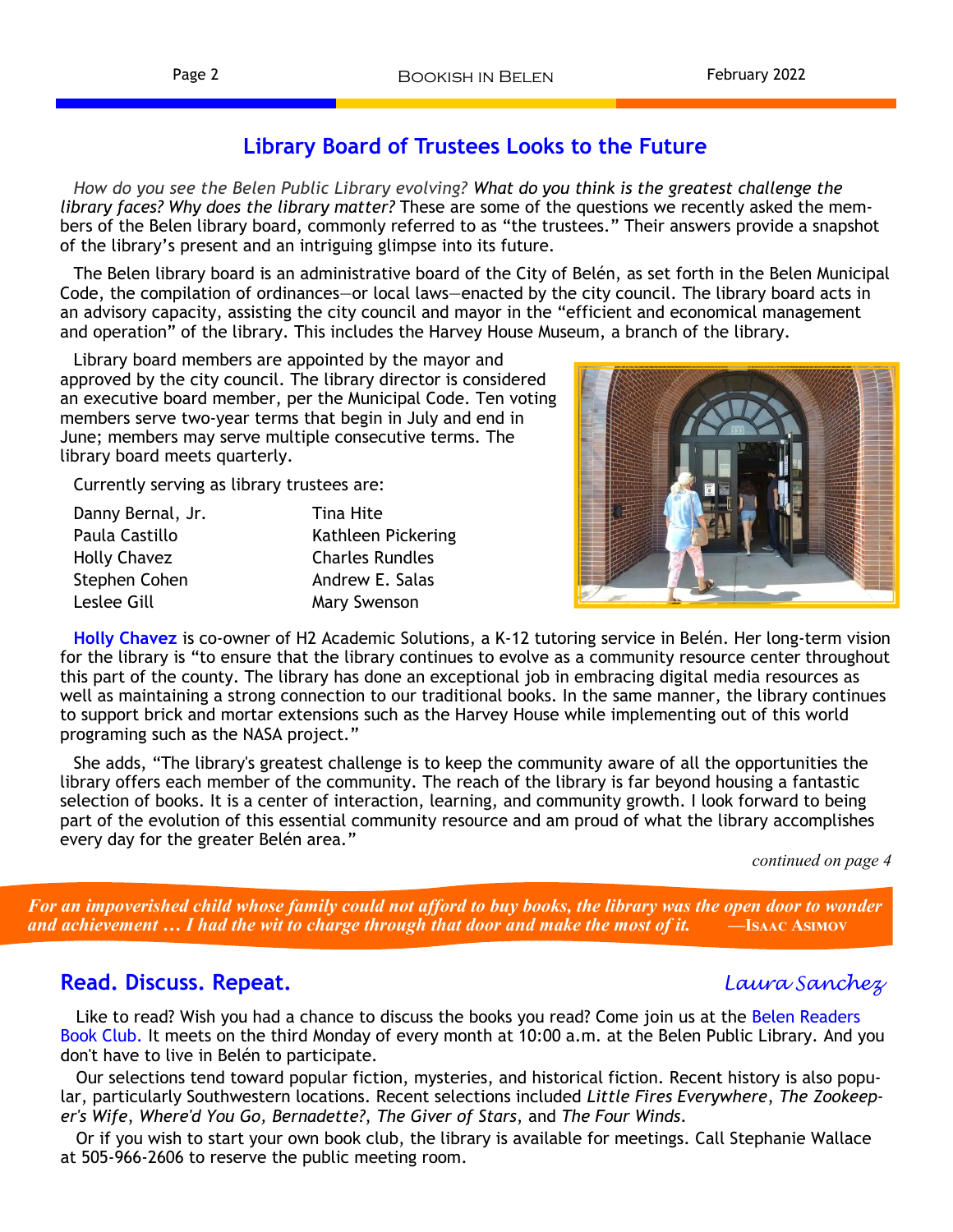# **Top Ten Library Patrons of 2021**

 Savvy readers and frugal families know that the Belen Public Library is one of the best deals in town. It offers a wealth of books and DVDs—from classic to contemporary—for free. The library recently identified the ten cardholders who had saved the most in 2021 by borrowing materials from the library instead of purchasing them. In fact, the Top Ten Patrons saved a total of \$37,105 in 2021. Wow!

 Top Ten Patrons were each awarded a \$20 gift certificate to Books on Becker, provided by the Friends board.

 We recognize them below and include their comments about their BPL experiences and book recommendations.

#### **Donal Coggins** saved \$7,101

I am a voracious reader. I have read 4,160 books from the Belen Library in the past 10 years. I like mysteries, crime and romantic novels. You and your staff have been more than accommodating during the time I have been unable to get around due to my broken ankle. I think my favorite author is Stuart Woods. I haven't found one of his books I haven't thoroughly enjoyed. I also like John Grisham and Iris Johansen. Thank you so much for all you do for our community.

#### **Natasha J. Baca** saved \$4,827

Beatrice and Miriam said any "Skippyjon Jones" book by Judith Byron Schachner. These books are about a silly Siamese cat with a big imagination who believes he is a chihuahua and goes on hilarious adventures through his closet. They said they like these books because they "rhyme, they are funny & we learn some cool Spanish words"! And thanks to the summer reading program, the girls were gifted a nifty Skippyjon Jones puppet.



Here's an example of some of the catchy lines in one of the books:

> *My name is Skippito Friskito. I fear not a single bandito. My manners are mellow. I'm sweet like the Jell-o. I get the job done, yes, indeed-o.*

**Mark C. Baca** saved \$4,722

#### **Ann Sullivan** saved \$4,428

Thanks to the Belen Public Library, I did not have to be stuck in the day-to-day grayness that was such a part of 2021. I went back into the near-past and traveled to the Moon and Mars with the first female astronauts; immersed myself in the weird and intriguing worlds of vampires and were creatures in several parts of the country from Louisiana to the Pacific Northwest; traveled with interesting characters around the world and across time to solve mysteries, save lives and destroy evil; and comforted myself with a range of interesting new recipes to spice up life at the most basic of levels.

 I can swear to the fact that the Belen Public Library shelves contain wonders and adventures that transcend time and place and reality, available free to all of us. What a treasure.

**Brenda Ramirez** saved \$3,204 **Darlene Torres** saved \$3,015 **David O. Schmidt** saved \$3,000

### **Franchesca Castillo** saved \$2,408

We were extremely fortunate to have access to library books and lots of help from Belen's wonderful librarians this past year! After picking up loads of nature themed books we'd come home and start exploring. The children's library has so many wonderful options that helped so much in our homeschool year. We especially loved all the moon and outer space picture books. I was able to let the kids research while I read and attempted recipes from *Magnolia Table* magazine. The library is a wonderful service for the community!

#### **Pamela Doster** saved \$2,320

Our daughter Makayla (6) is the one who checks out the books. She said her favorite author is Mo Willems. She said it is because he writes funny stories. I think she has read all of his books the library has multiple times.

**Kelsi Brown** saved \$2,080